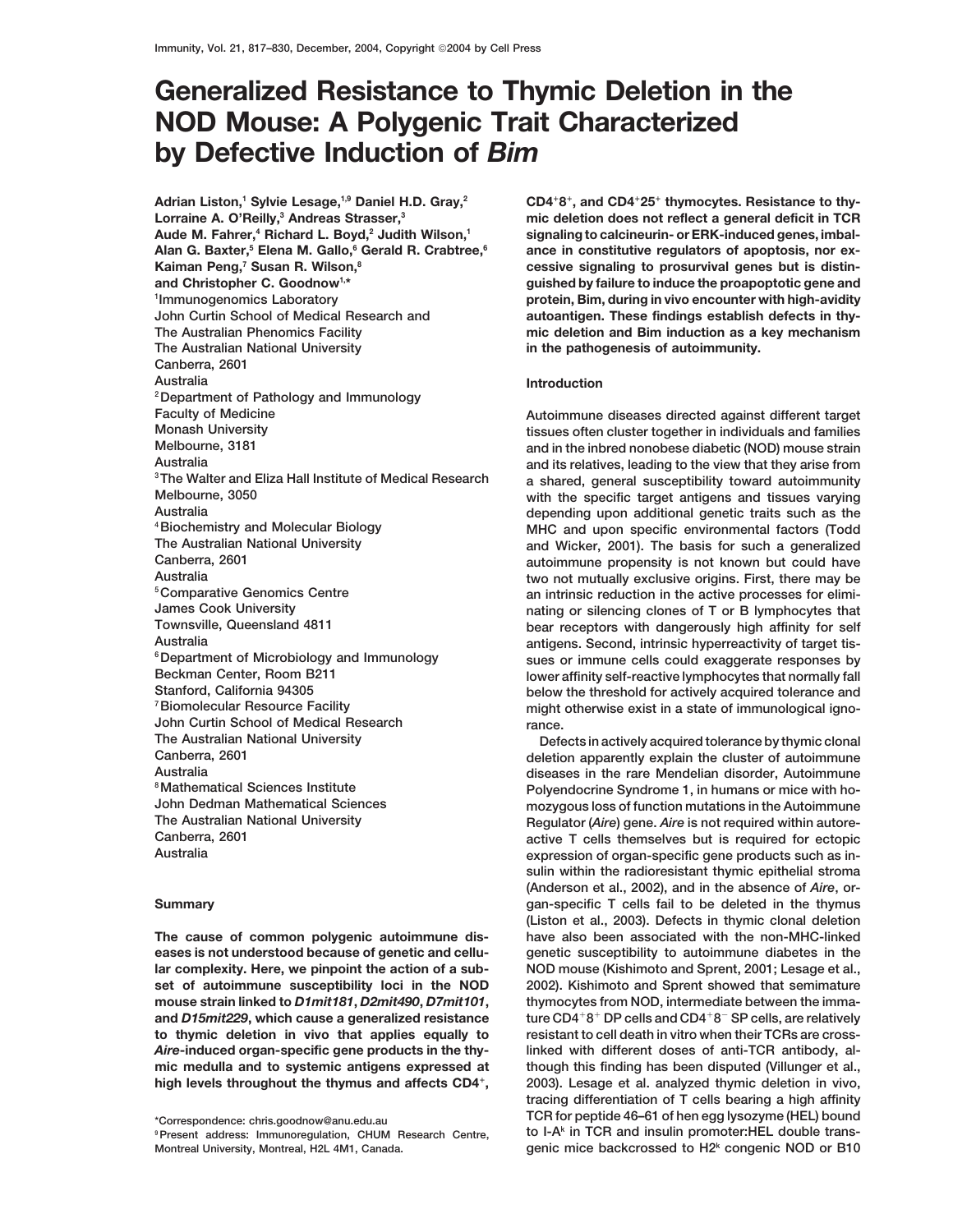**strains (Lesage et al., 2002). These cells were deleted during the transition between DP and SP cells in the thymus of autoimmune resistant B10.Br strain mice, but not in the NOD.***H2k* **strain where the T cells escaped to the periphery and progression to diabetes ensued. The NOD defect in thymic deletion was comparable in magnitude to that caused by deficiency of** *Aire* **in the same model (Liston et al., 2003); however, the NOD defect acted cell autonomously within autoreactive T cells carrying the non-MHC NOD genes (Lesage et al., 2002). This in vivo NOD defect in negative selection has recently been extended to the CD8 thymocyte population in the AI4 transgenic model, indicating that it is not** isolated to the CD4<sup>+</sup> lineage alone nor to the 3A9 trans**gene (Choisy-Rossi et al., 2004).**

**The basis for T cell resistance to thymic deletion in NOD mice is unknown. It is not known if this resistance is uniquely associated with thymic deletion to** *Aire***induced antigens encountered late in differentiation in the thymic medulla or if it might relate to the systemic autoimmune syndromes that also occur in NOD strains nor is it known if this defect explains the action of one or more of the twenty-two known insulin dependent diabetes (***Idd***) or other autoimmune susceptibility loci in NOD. Here, we analyze these issues by a combination of in vivo cellular, molecular, and genetic approaches and find that there is a global, quantitative decrease in the efficiency of clonal deletion within the DP, SP, and CD425 thymocyte subsets across a range of amounts, locations, and sources of antigen. In molecular terms, the defect is explained by selectively diminished induction of** *Bim* **and reflects the additive action of four NOD loci, previously largely associated with diabetes and other autoimmune disorders in NOD mice and encompassing the** *Bim* **locus itself.**

## **Results**

makeup was analyzed in vivo across a range of sources ined by confocal microscopy. The thymic medulla (M) and cortex<br>and amounte of thymic optimen to determine if NOD (C) are indicated. Data are representative of three exp **(C) are indicated. Data are representative of three experiments. and amounts of thymic antigen to determine if NOD resistance to thymic deletion was limited to particular stages of development and sources of antigen. Four different HEL transgenic strains were backcrossed to nofluorescence (Figure 1) associated with** *Aire***-dependent 3A9 TCR transgenic mice on the B10.Br and NOD.***H2* **deletion (Liston et al., 2004). The Mt:sHEL transgenic** *<sup>k</sup>* **(NODk) MHC-congenic strain backgrounds. The ins:mHEL strain ML4 encodes soluble HEL driven by the metallotransgenic strain synthesizes high concentrations of thionein promoter giving only a trace basal expression membrane bound HEL as a self antigen in pancreatic in the serum (Adelstein et al., 1991) and immunofluoresislet cells under control of the rat insulin promoter cent staining in medullary epithelial cells comparable to (Akkaraju et al., 1997b). Trace quantities of cleaved solu- the thyroglobulin promoter (Figure 1), although this is ble HEL (sHEL) are present in the circulation of these predominantly** *Aire***-independent (A.L., unpublished data). mice (Akkaraju et al., 1997b), and** *Aire***-dependent ec- The H2-K:mHEL transgenic strain encodes the memtopic expression occurs in the thymus (Liston et al., brane bound form of HEL being expressed under the H2-Kb 2004) with trace immunofluorescent staining in rare promoter, driving ubiquitous high-level expresmedullary cells (Figure 1). The Tg-HEL transgenic strain sion on radioresistant cells and thymocytes (Figure 1; encodes the same membrane bound HEL protein under Hartley et al., 1991), and is unaffected by** *Aire* **mutations the control of a fragment of the rat thyroglobulin pro- (Liston et al., 2004). For each transgene, HEL expression moter, resulting in high expression in the thyroid epithe- in the thymus was equivalent on the B10.Br and NODk lium, undetectable levels of sHEL present in the circula- backgrounds as measured by immunofluorescence tion (Akkaraju et al., 1997a, 1997b), and expression in (Figure 1; histograms shown in Supplemental Figure S1 scattered thymic medullary epithelium detected by immu- available online at http://www.immunity.com/cgi/content/**



**Figure 1. HEL Protein Expression in Thymi of Transgenic Mice Defective Thymic Deletion to Four Different Sections of frozen thymi from nontransgenic, insHEL, TgHEL, TgHEL, TgHEL, TgHEL, TgHEL, TgHEL, TgHEL, TgHEL, TgHEL, TgHEL, TgHEL, TgHEL, TgHEL, TgHEL, TgHEL, TgHEL, TgHEL, TgH** MtHEL, and H2-K:HEL transgenic B10.Br and NODk mice were **Thymic deletion of T cells bearing NOD or B10 genetic stained with antibodies to HEL (green) and keratin (gray) and exam-**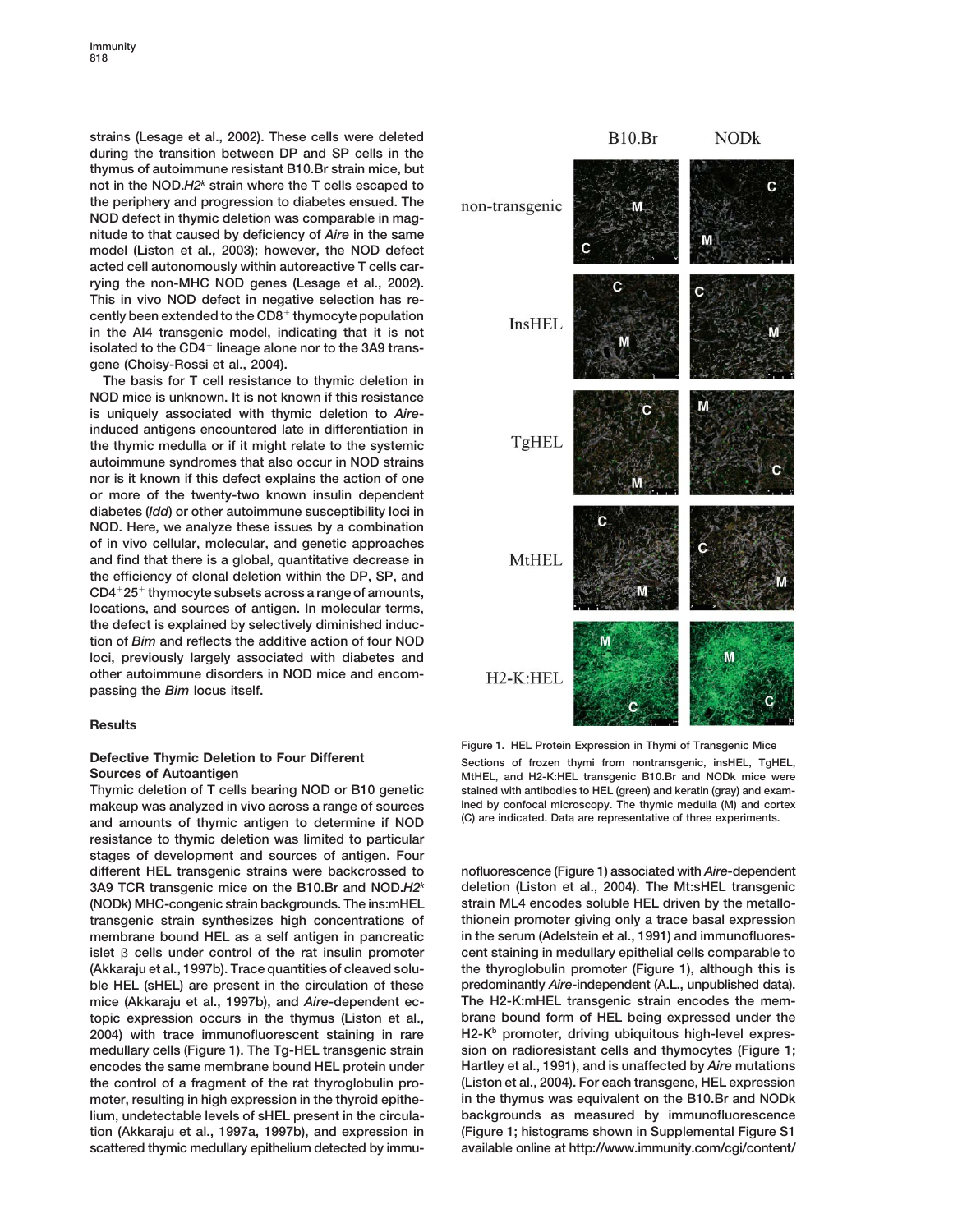

## **Figure 2. Cellular Effects of Thymic HEL Expression on 3A9 T Cells in B10.Br and NODk Genetic Backgrounds**

**Development of 3A9 TCR-bearing cells was analyzed by flow cytometry in TCR transgenic and the indicated TCRHEL double transgenic mice on the B10.Br and NODk backgrounds. (A) Representative CD4 versus CD8 profiles of thymocytes. (B) Mean number of CD4CD8 double positive thymocytes. B10.Br strains are shown in black, NODk strains are shown in white, error bars represent the SD. Significance of differences between B10.Br and NODk groups of the same genotype are indicated by t test p values about the group. (C) Representative profiles showing staining with the 3A9 TCR clonotypic-specific antibody 1G12 and CD69, gated on CD4CD8**- **SP thymocytes. (D) Mean number of mature CD69**- **1G12hi CD4 single positive thymocytes. Significance of differences between B10.Br and NODk groups of the same genotype are indicated by t test p values above the group. (E) CD4 and clonotypic 1G12 staining within splenic lymphocytes. (F) Mean percentage of splenocytes that are CD41G12. Significance of differences between B10.Br and NODk groups of the same genotype are indicated by t test p values above the group. (G) A pairwise comparison of NODk and B10.Br counterparts, illustrating the relative deletion of immature (CD4CD8) and mature (CD4CD8**-**1G12CD69**-**) cells under each condition and showing the resistance to deletion in each of the NODk transgenic strains (open symbols) relative to their B10.Br counterparts (closed symbols) for the same concentration of thymic HEL.**

 **background upon thymic antigen expression, we next investigated how the NOD versus B10 background af- SP cells and semimature CD4 1G12hiCD69 SP cells fected thymic deletion in TCRHEL double transgenic were present in the thymus of B10.Br and NODk 3A9 mice bearing each of the HEL transgenes (Figure 2). transgenic mice in the absence of HEL (Figure 2D). In T cell differentiation was traced by four color flow cytom- TCRHEL double transgenic mice carrying the different etry, measuring CD4 and CD8 expression to distinguish HEL transgenes, these SP subsets and the DP cells**

**full/21/6/817/DC1/) as were serum levels of sHEL protein the major subsets (Figure 2A), with further subdivision of the CD4 (data not shown). SP subset based on staining with the 1G12** While there was no detectable effect of the NOD strain antibody specific for the 3A9  $\alpha\beta$  TCR clonotype and for **CD69 (Figure 2C). Large numbers of mature 1G12hiCD69**-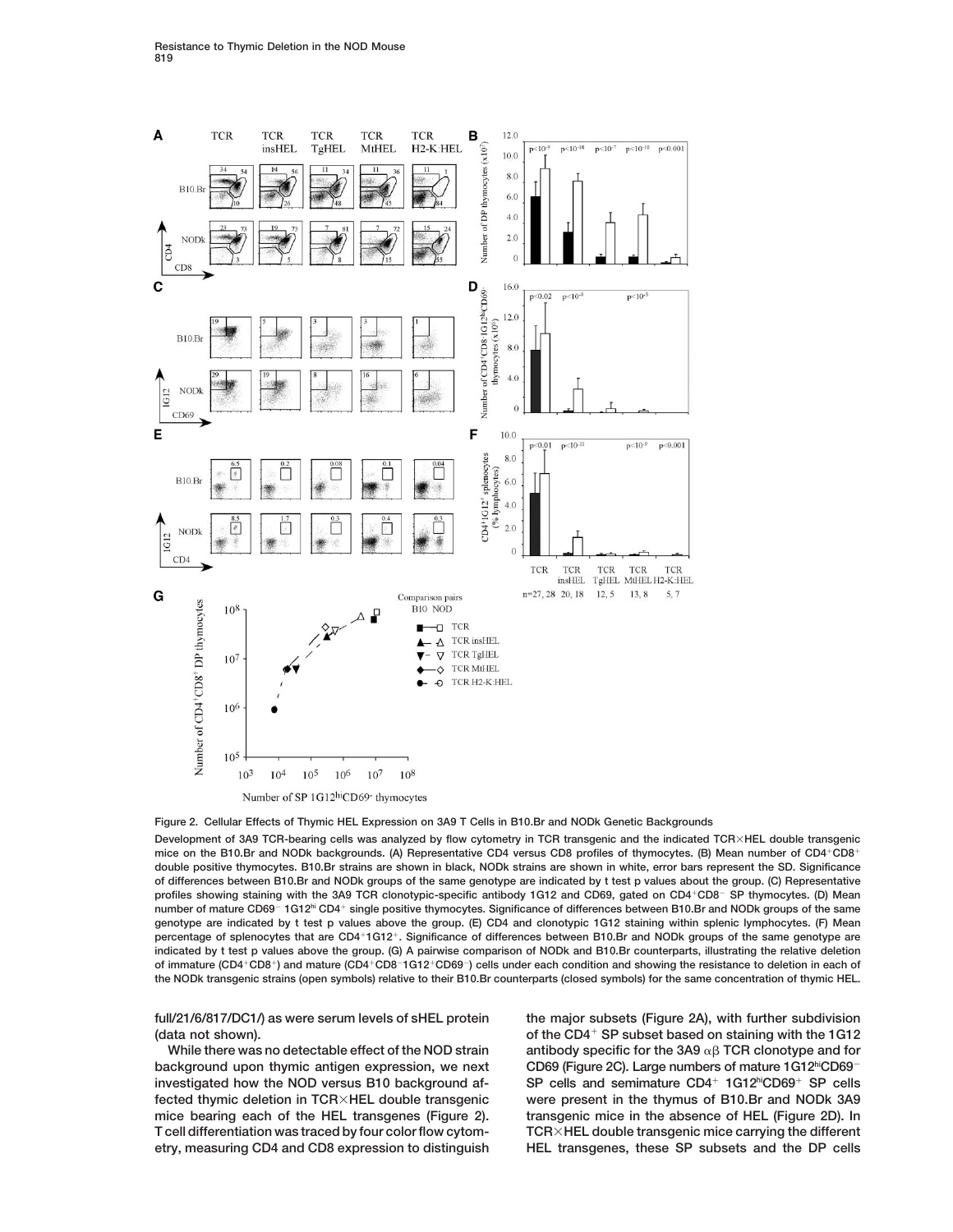**underwent graded degrees of clonal deletion as gauged the autoreactive SP cells in Tg, Mt, and H2-K mice on by decreased cell frequency and absolute numbers, and the B10 background with the higher levels of thymic HEL in each case, deletion was markedly less efficient in the (Figure 3B). In the NOD counterparts of these animals; NOD animals. First, when comparing the numbers of DP however, little increase in the proportion of CD25 cells cells in double transgenic mice to those in TCR-only occurred under the insulin promoter, rising to 30% in controls (Figures 2B and 2G), we found that their number the Tg and Mt animals and only reaching the plateau of was decreased 50% in B10.Br TCRinsHEL double 50% in the H2-K animals. The increase in proportion of transgenic mice, whereas no significant decrease was CD4 cells that bear the CD25 marker is nevertheless not triggered by insHEL in the NOD counterparts. DP cell due to any increase in absolute number of this subset, numbers were reduced more markedly, to 10% of con- because the thymic presence of HEL actually results in trols, in B10 mice with the thyroglobulin- or metallothio- a decrease in the absolute number of mature CD25 nein-regulated transgenes, which are expressed at thymocytes (Figure 3C). The same increase in propornow detected in the NOD counterparts but only to the presence of self-antigen is also observed in TCR** $\times$ ins-<br> **PEL double transperies B10 FCR** and RAG<sup>00</sup> mice **thymic HEL from the insulin promoter so that five times establishing that these cells do not require another re**more DP cells remained. DP cells were almost com-<br>
pletely absent in B10 mice with the highly expressed ting the relationship between mean numbers of CD25<sup>+</sup> **H2-K:HEL transgene (Figure 2A), whereas five times more DP cells again remained in the NOD counterparts** more DP cells again remained in the NOD counterparts reveals that the CD25<sup>+</sup> population appears remarkably<br>so that deletion only attained the levels observed in B10 refractory to thymic deletion and only shows evidence **so that deletion only attained the levels observed in B10 refractory to thymic deletion and only shows evidence** mice with the much less expressed IgHEL or MtHEL for a numerical reduction in B10 strains with higher thy-<br>transgenes (Figures 2B and 2G).

**In the same panel of mice, thymic deletion of mature CD4CD8**-**1G12hiCD69**-CD4<sup>+</sup>CD5<sup>-1</sup>G12<sup>n</sup>CD69<sup>-</sup> cells (Figure 2C) was also **NOD Effects on Gene Responses Mediating<br>graded but appeared more efficient than in the DP sub-<br>set and Positive Selection<br>in the NOD contreparts (Figures 2D and 2G).** cells were enumerated in the spleen (Figures 2E and<br>2F). When the mean number of DP and mature SP cells<br>in the thymus were plotted, the relationship between<br>deletion in DP and mature cell subsets appears un-<br>changed by the of antigen (Figure 2G). Thus, the NOD thymic deletion of negative selection ("early SP") were sorted based on defect is not limited to organ-specific promoters ex-<br>nessed in thymic medulla but manifests at early and These **pressed in thymic medulla but manifests at early and These four types of cells were sorted from multiple NOD** late stages of maturation and low or high amounts of **thymic autoantigen. any gene induction ex vivo to yield three biologically**

with autoantigen can also result in apparent conversion **of autoreactive CD4 cells to CD25 regulatory cells that by MAS software. are exported from the thymus rather than being deleted The microarray dataset was first verified by analyzing (Jordan et al., 2001). Consistent with these results is the relative mRNA values for genes with a well-established** finding that a much greater fraction of CD4<sup>+</sup>1G12<sup>+</sup> SP role and expression pattern during thymocyte matura**thymocytes are CD25 tion, either decreasing during differentiation from DP to when a HEL transgene is present (Figure 3A), and this proportion plateaus at 50% of SP cells (***Cd8***,** *Rag1***,** *Rag2***, and** *preT***, Figure 4B) or**

**higher levels in thymic medulla. Deletion of DP cells was tion, but not absolute numbers, of CD25 cells with the levels achieved in B10 mice with the lower amounts of HEL double transgenic B10.Br TCR0/0 and RAG0/0 mice,** ting the relationship between mean numbers of CD25<sup>+</sup> **CD41G12 cells in the different groups transgenes (Figures 2B and 2G). mic antigen expression (Figure 3D).**

**and technically independent pools of mRNA for each of Defective Thymic Enrichment of CD425 Cells the eight experimental groups. After RNA purification As an alternative to clonal deletion, thymic encounter and double amplification, labeled cRNA was hybridised**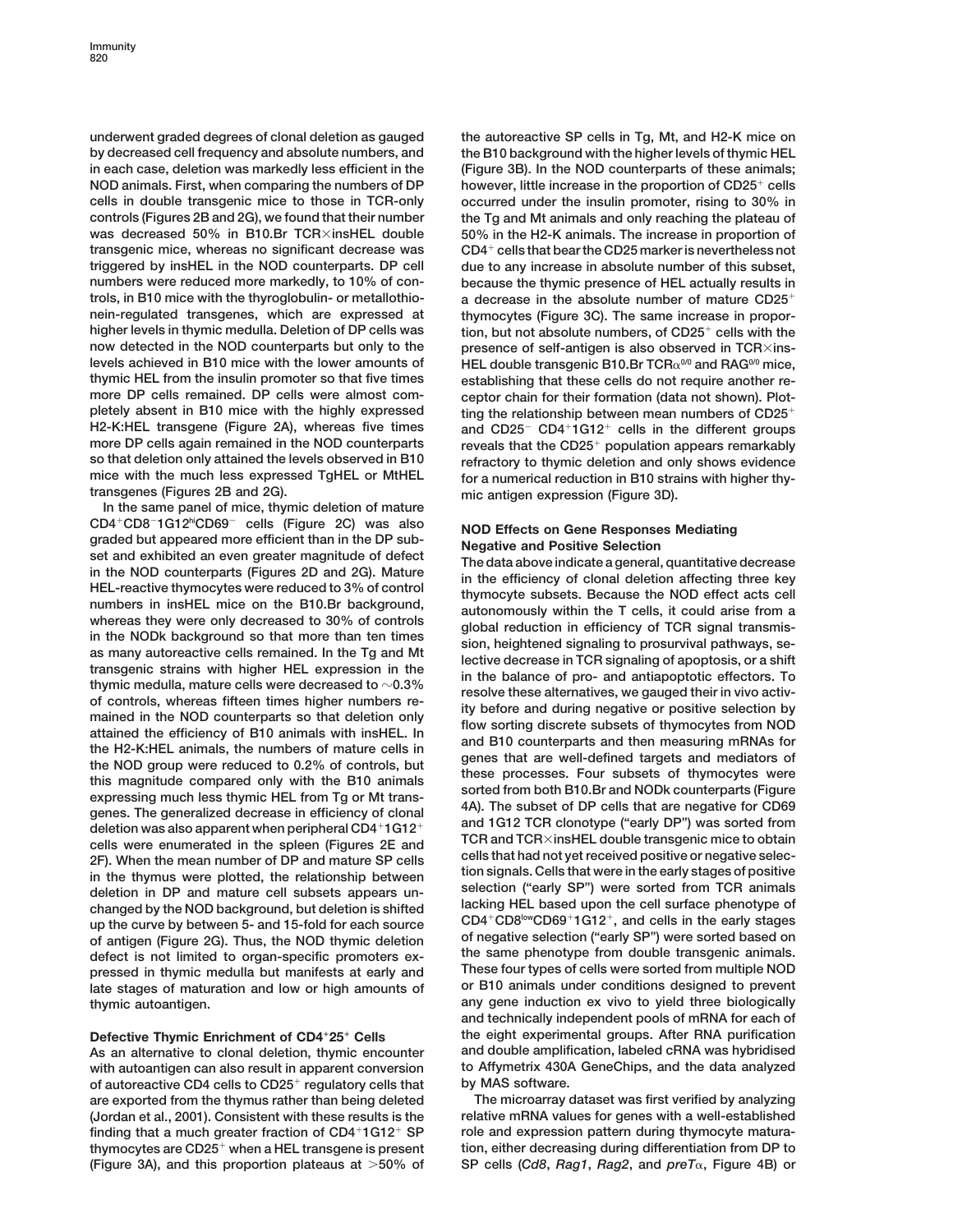

Number of SP 1G12<sup>+</sup>CD25<sup>-</sup> thymocytes

**Figure 3. Production of CD4CD25 Thymocytes in B10.Br and NODk Transgenic Strains TCR and double transgenic mice on the B10.Br and NODk backgrounds were assessed for CD4CD25 thymocyte production by flow cytometry. (A) Representative profiles for CD25 versus 1G12 clonotype, gated on CD4 SP thymocytes. (B and C) Mean percentage (B) and number (C) of mature CD4CD8**-**1G12 thymocytes expressing CD25. B10.Br strains are shown in black, NODk strains are shown in white. Error bars represent the SD. Significance of differences between B10.Br and NODk groups of the same genotype are indicated by t test p values about the group. (D) A pairwise comparison of NODk and B10.Br counterparts, illustrating the relative deletion of CD25 and CD25 semimature (CD4CD8**-**1G12) thymocytes under each condition and showing the resistance to deletion in each of the NODk transgenic strains (open symbols) relative to their B10.Br counterparts (closed symbols) for the same concentration of thymic HEL.**

**ure 4C). Each of these mRNAs showed dramatic and changes in the other samples. highly reproducible changes in expression between DP Sets of previously identified reporter genes were anaand SP cell populations as expected with minor differ- lyzed to measure the strength of major signaling pathand between B10 and NOD counterparts. efficiency of TCR signal transmission. We first examined**

**proportion of CD4+1G12+ cells are CD25+ in TCR** $\times$ ins-<br> **1G12 in Signaling pathway based upon microarray analysis of HEL animals on the B10 background, we then examined calcineurin B-deficient thymocytes:** *Egr2***,** *lan1***,** *Adam19***, the data for a set of mRNAs established by others as** *Itgb7***,** *CD52***, and** *Bach2* **(E.G. and G.C., unpublished** being increased in peripheral CD4<sup>+</sup>25<sup>+</sup> T regs (McHugh data). All of these genes showed induction during devel**et al., 2001). Consistent with the flow cytometry,** *Cd25* **opmental progression from DP to SP stages, little or mRNA was selectively increased in negatively selecting no significant difference between positive and negative SP cells from B10 mice, but not in NOD counterparts selection, and no strain differences between B10.Br and (Figure 5A). Parallel increases in** *Gitrd***,** *Pcd1***,** *4-1bb***, NODk (Figure 5B). Because the ras-MEK-ERK-TCF path-***Ox40***, and** *Ctla4* **occurred in negatively selecting SP cells way is also activated and required for TCR-mediated from B10 animals, and these also failed to be increased positive selection, we examined a set of genes known markedly in the NOD counterparts with the exception to be targets of this pathway.** *Egr-1, fos, zfp36l1***, and of** *Ctla4,* **which was equally increased in the NOD cells.** *Nab2* **were all induced in early SP cells undergoing posi-***Foxp3* **mRNA was consistently present only in the B10 tive selection or negative selection (Figure 5C); however, negatively selecting population replicates; however, ex- there was again no significant differences between NOD**

**increasing in SP cells (***Cd4***,** *Ccr7***,** *S1pr1***, and** *Il7R***, Fig- pression levels were too low to identify any consistent**

**ences between negative and positive selecting thymi ways to address the hypothesis of a global reduction in Considering the data above showing that an increased a set of genes induced by the TCR-calcineurin-NFAT**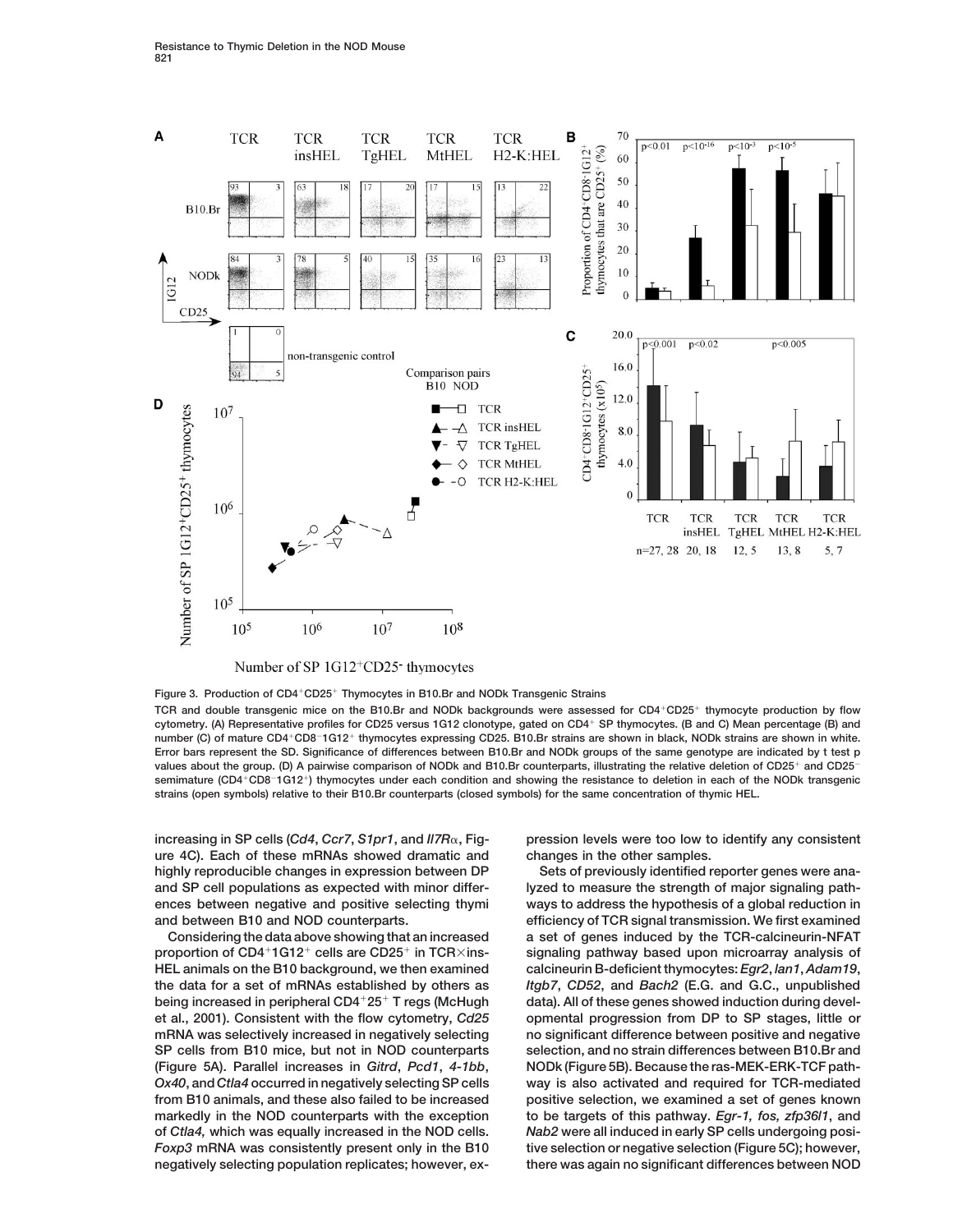



**(A) Thymocytes from TCR transgenic and TCR:insHEL double transgenic (Dbl) nondiabetic 6- to 8-week-old female mice on the B10.Br and NODk backgrounds were sorted into the indicated subsets. Three biological replicate pools of mRNA were generated for each subset with independent sorts. Because of lower cell numbers, B10.Br Dbl early single positive cells were pooled from multiple independent donor mice. These replicate mRNA pools were independently labeled and hybridized to Affymetrix m430A arrays, and the average expression level for representative genes in each sample is shown by the square symbols in (B) and (C).**

**(B) Expression levels measured for representative well-characterized genes known to be developmentally downregulated between the early double positive stage and the early single positive stage.**

**(C) Expression levels of genes that are well established to be developmentally upregulated between the early double positive stage and the early single positive stage. Individual values of biological replicates are represented in black (B10.Br) and white (NODk) boxes.**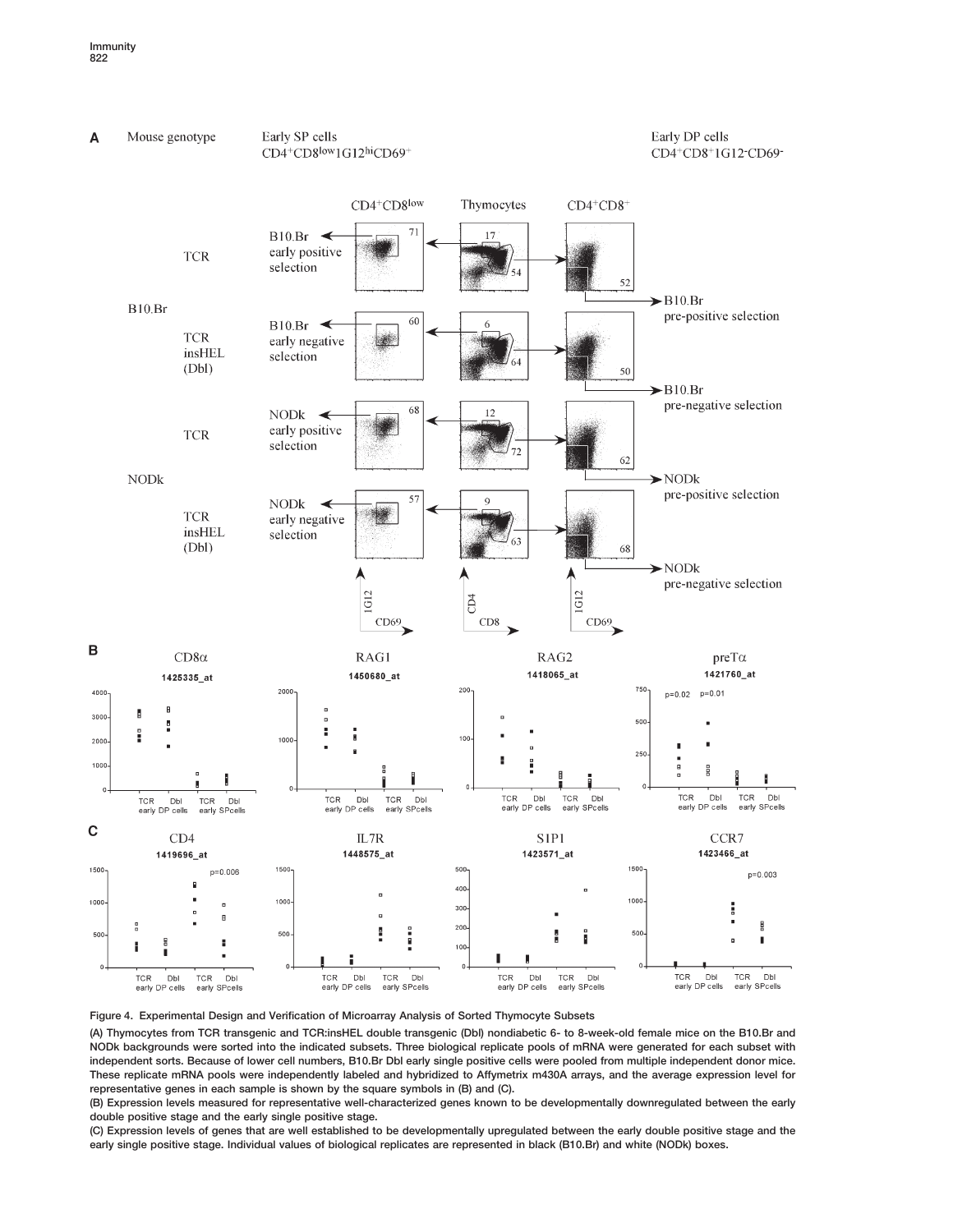

**Figure 5. Expression of Known CD425 Regulatory T Cell Markers and Targets of Calcineurin and Erk Signaling in Thymocytes (A) Genes known to be increased in CD4CD25 regulatory cell subset.**

**(B) Calcineurin response genes.**

**(C) ERK response genes. Individual values are represented in black (B10.Br) and white (NODk) boxes with significant differences between the strain backgrounds indicated above the plot.**

**and B10 strains. By these downstream measures, both or a constitutive shift in the balance of pro- and antiapo-**

**the calcineurin and ERK pathways appear to signal nor- ptotic terminal regulators. An important prosurvival mally during positive and negative selection of NOD thy- pathway activated by the TCR comprises various memhers of the NF**<sub>K</sub>B family. Analysis of *NF*<sub>K</sub>B1/p105, **We next tested the alternative hypotheses of selec-** *NFB2, Bcl-3, c-rel, rel-B, IB***, and** *IB* **showed that tively heightened signaling to prosurvival pathways, se- all except** *p65/rel A* **and** *IB* **were induced in early lectively diminished signaling of proapoptotic effectors, SP cells undergoing positive and negative selection,**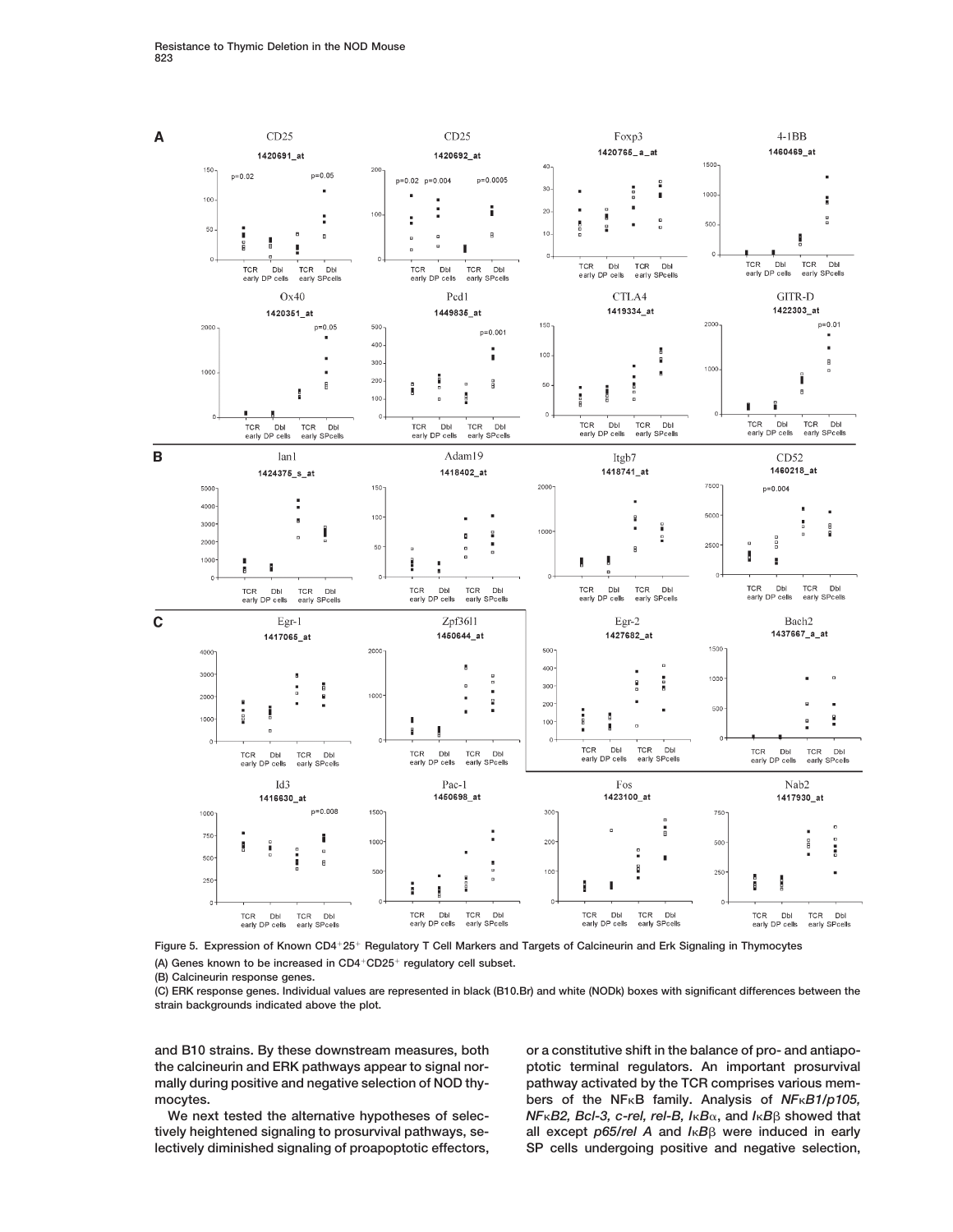

**Figure 6. Expression of Genes Known to Regulate Apoptosis**

**(A) Expression of known antiapoptotic genes.**

**(B) Known proapoptotic genes. Individual values are represented in black (B10.Br) and white (NODk) boxes with significant differences between the strain backgrounds indicated above the plot.**

**(C) Flow cytometry analysis of Bim protein (tinted) in CD41G12 thymocytes, comparing CD41G12 thymocytes under positive (TCR transgenic) and negative (TCR:insHEL double transgenic) selection on the B10.Br and NODk backgrounds with the percentage of Bim cells** indicated on the graph. Staining specificity is indicated through parallel staining of Bim<sup>0/0</sup> thymocytes (line, background of 0.8% Bim<sup>+</sup> cells).

**6A). None were significantly overinduced in NODk thy- SP cells undergoing negative selection. mocytes compared with B10 counterparts, and, in fact, Analysis of constitutively expressed pro- and antiapo-**

**generally to highest levels in negative selection (Figure** *NFB1/p105* **and** *c-rel* **were less induced in NODk early**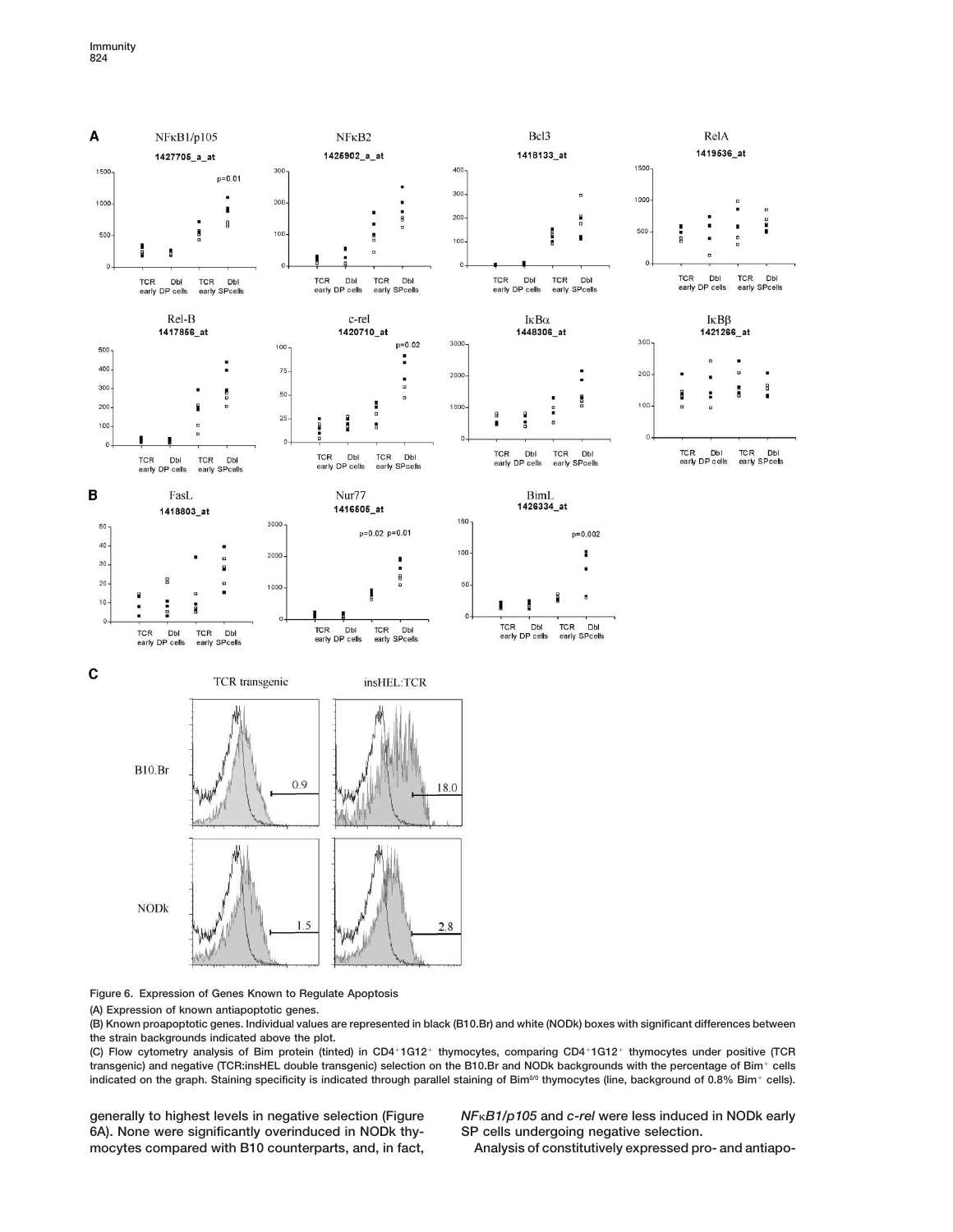**expression of** *Bcl-2***,** *mcl-1***,** *Bax***,** *Bak***,** *Bad***,** *noxa***,** *puma***, and insHEL transgenes segregated independently in** *caspase 9***,** *caspase 3***, and** *apaf-1* **in B10.Br and NODk hemizygous state, because neither of these can be fixed thymocytes (Supplemental Figure S2), arguing against as homozygotes. A total of 1906 backcross mice were the hypothesis of a shift in favor of constitutive antiapo- bred, 979 female offspring weaned and genotyped for ptotic molecules. Analysis of the components of the HEL and TCR transgenes, and 149 double transgenic TCR-activated Fas apoptotic pathway showed induc- backcross animals were identified and their thymus anation of** *FasL* **in early SP cells undergoing negative selec- lyzed for efficiency of clonal deletion. As shown in Figtion that was not different between NOD and B10 cells ures 2 and 3, defective negative selection in the NOD (Figure 6B). Other elements of this pathway—***Fas***,** *FADD***, animals is characterized by an increased frequency of** *Casp8*, and *cFlip* – showed no significant induction or **proportion of CD41G12 cells that are CD25 strain differences (Supplemental Figure S1). By contrast, , so this analysis of the two TCR-induced genes with clearly es- combination of parameters was used (Figure 7) to clastablished effector roles in thymic deletion,** *BimL* **and sify the 149 TCRinsHEL backcross mice into "deletors"** *Nur77***, revealed striking deficits selectively in NOD early comparable to F1 controls (24%, n 35), "nondeletors" SP cells undergoing negative selection. Consistent with comparable to NOD controls (35%, n 52), and intermeprevious data (Bouillet et al., 2002; Villunger et al., 2004; diates (42%). Woronicz et al., 1994; Xue et al., 1997),** *BimL* **and** *Nur77* **Next, the deletor and nondeletor animals were indimRNAs were dramatically increased in B10.Br early SP vidually genotyped with SSLPs linked to seven major cells undergoing negative selection compared to their NOD** *Idd* **loci:** *Idd2***,** *Idd3/10/18***,** *Idd4***,** *Idd5***,** *Idd6***,** *Idd9/* **positively selecting early SP counterparts (Figure 6B). In** *11***, and** *Idd13/Bim* **(Figure 7). Loci with a preponderance negatively selecting early SP cells from NOD, however, of heterozygotes (B10/NOD) in the deletor cluster and there was no measurable increase in** *BimL* **and a signifi- homozygotes (NOD/NOD) in the nondeletor cluster, as** cantly blunted increase in Nur77. Because of the essen-<br>measured by contingency tables for  $\chi^2$  values, were sug**tial function of** *Bim* **as an apoptotic initiator during thy- gestive for linkage to the NOD defect in thymic deletion. mic deletion and previously defined posttranslational Only two of these** *Idd* **regions showed evidence for linkregulation (Puthalakath et al., 1999), a flow cytometric** age: a  $\chi^2$  value of 4.6 ( $p = 0.03$ , not Bayes corrected for **assay for intracellular Bim was developed. A monoclonal multiple testing) at the** *Idd5* **locus on chromosome 1 antibody, 10B12, with high specificity for Bim and no** (Ch1) at *D1mit181* (42.6 cM) and a  $\chi^2$  value of 5.4 (p = **crossreactivity to any other protein (L.A.O., A.S., and D. 0.02, not Bayes corrected) at the** *Idd13* **locus on Ch2 at Huang, unpublished data) was used to measure intracel-** *D2mit490* **(64.5 cM) which is also linked to the** *Bim* **gene** lular Bim levels in fixed and permeabilized CD4<sup>+</sup>1G12<sup>+</sup> (59 cM). **thymocytes. Using the Bim0/0 mouse as a staining control A scan of other chromosomal regions was then per- (Bouillet et al., 1999), we found Bim at just measurable formed to assess the overall genetic complexity of the levels in CD41G12 thymocytes from the B10.Br and trait. This identified two additional NOD-derived regions NODk TCR transgenic mice, which was dramatically in- with highly significant association with resistance to thy**creased in vivo in SP cells undergoing negative selection mic deletion:  $a \chi^2$  value of 11.3 centered on Ch7 at from B10.Br TCR:insHEL double transgenic mice (Figure  $D7$ mit101 (60 cM on the MGI map) and a  $\chi^2$  value of 9.7 **6C). Double staining for Bim and CD25 showed that centered on Ch15 at** *D15mit229* **(22 cM). Paradoxically,** increased Bim was limited to the CD25<sup>-</sup> subset (data two loci showed an association between this trait and **not shown). No detectable increase in Bim protein oc- inheritance of a B10-derived allele: a <sup>2</sup> value of 10.3 curred in the corresponding SP cells in NODk double centered on Ch13 at D13mit39 (37 cM) and a**  $\chi^2$  value **transgenic mice. Collectively, these results establish of 8.1 centered on Ch14 at** *D14mit109* **(3.3 cM). These that NOD thymocytes have a selective in vivo deficit four regions correspond to loci previously associated in autoantigen induction of proapoptotic effectors, in with autoimmunity in NOD mice, as discussed below, particular Bim. and mathematical modeling was consistent with an ad-**

**The failure to induce Bim in autoreactive NOD SP thymocytes is sufficient to explain their generalized defect Discussion in thymic deletion, because** *Bim***-deficient mice have a profound defect in thymocyte negative selection, and The findings here pinpoint the cellular and molecular loss of a single gene copy causes a marked thymic action of a subset of autoimmune loci in the NOD strain, deletion defect and autoimmunity (Bouillet et al., 1999, showing that they cause a general, quantitative resis-2002; Villunger et al., 2004). We therefore wished to know tance to thymic deletion in vivo across a range of thymic if resistance to thymic deletion mapped to the** *Bim* **locus developmental subsets and thymic antigen sources and or to a subset of autoimmune loci established previously amounts. In vivo mRNA analysis reveals that the NOD in the NOD strain. A backcross was established between genes cause a remarkably selective failure of thymic )F1 animals and NOD.***H2k* **based upon the earlier finding that defective negative selection in dose-limiting mediator of thymic deletion (Bouillet et al., NOD is "recessive," because double transgenic F1 mice 2002; Villunger et al., 2004). Flow cytometric analysis display efficient negative selection comparable to B10.Br shows that Bim protein is indeed induced in single T cells**

**ptotic regulators showed no significant differences in mice (Lesage et al., 2002). In the backcross, the TCR** 1G12<sup>hi</sup>CD69<sup>-</sup>CD4 SP cells and by failure to increase the

**ditive interaction among these loci and those identified Genetic Loci Causing Defective Thymic on Ch1 and Ch2 (Supplemental Data). Thus NOD resis-Deletion in NOD tance to thymic deletion is a complex polygenic trait.** 

**(B10.BrNOD.***H2* **autoantigen to induce** *Bim***, which is an essential, gene** *<sup>k</sup>*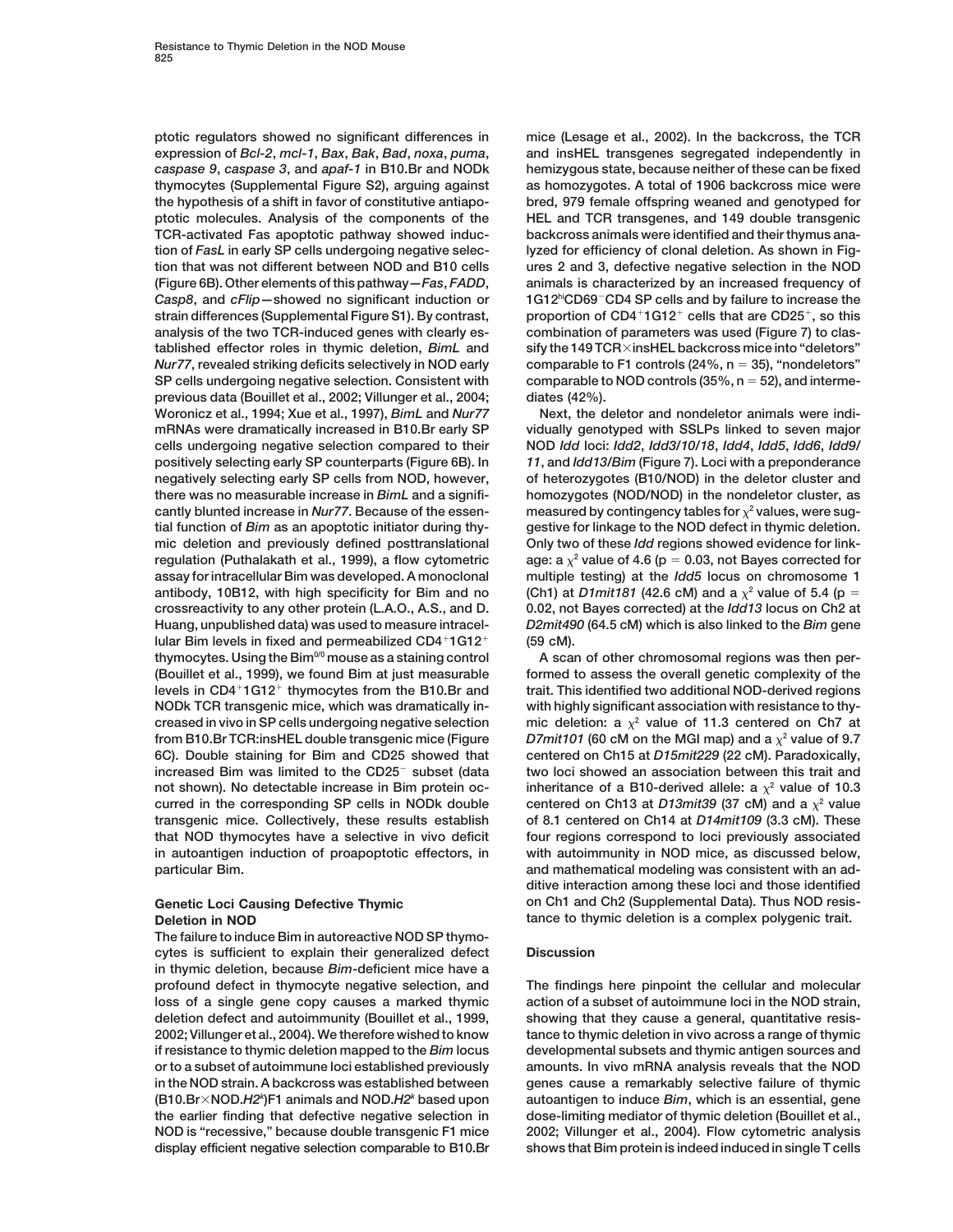

**Figure 7. Linkage Analysis of NOD Resistance to Thymic Deletion**

**Thymi from 149 female TCR:insHEL B10.BrNODk backcross 1 mice were analyzed at 6–10 weeks of age for the proportion of mature CD69**- **1G12hi CD4 single positive cells among CD4 and CD48 thymocytes and for the proportion of CD4CD8**- **1G12 thymocytes expressing**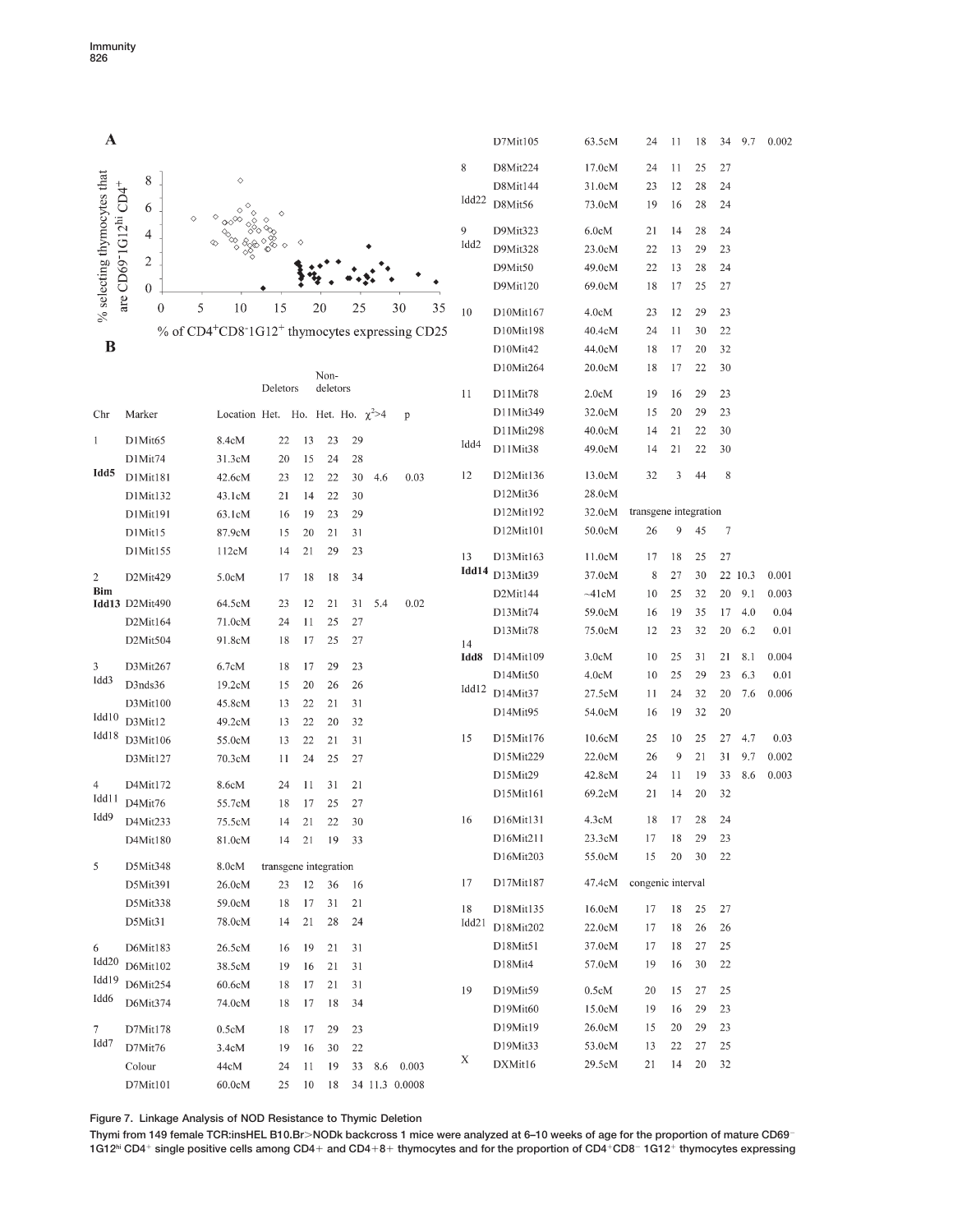**NOD thymocytes. Genetic analysis shows that the** *Bim* **cortical, thymic epithelial cells (Degermann et al., 1994), gene is a candidate for contributing to NOD resistance to there is the distinct possibility that the NOD alleles remains polygenic, illustrating the complexity of autoim- signaling in NOD thymocytes diminishes activation of** mune susceptibility even when reduced to a simpler the zap70-ras-ERK pathway and enhances activation of

subset and in the most mature CD69<sup>-</sup> SP subset of **thymocytes, across the range of antigen amounts and els, although intracellular calcium (Bouillet et al., 1999, sources (Figure 2G), suggests a continuous curvilinear 2002) and cyclic AMP (Zhang and Insel, 2004) are implifunction that is quantitatively, but not qualitatively, al- cated. tered by NOD genes. We propose the following explana- Under these conditions of limiting amount of antigen tion for these data. In the** *insHEL* **animals, only rare under the insHEL transgene, it is interesting that we did antigen-presenting cells in the medulla and corticomed- not observe overexpression of cFLIP in NOD thymoullary junction display sufficient autoantigen/MHC com- cytes, contrary to previous in vitro data (Kishimoto and plexes to induce Bim and trigger apoptosis, and these Sprent, 2001). However, this is not inconsistent with are encountered infrequently as DP cells wander in the the findings by Kishimoto and Sprent, because the Fas thymic cortex, receive positive selection signals, and pathway appears to be of greater importance during migrate into the medulla. Consistent with this hypothe- negative selection toward strong stimuli rather than the sis, less than 50% of single positive cells bearing HEL- weaker stimuli used in the present study (Kishimoto and reactive TCRs have induced Bim protein in B10.Br Sprent, 1999). Taken together, NOD thymocytes may insHELTCR double transgenic thymi (Figure 6C). Be- have defects in both the Bim and Fas apoptotic pathcause positive selection and maturation in the medulla ways, or a component common to both, with the differappear to take many days (Scollay and Godfrey, 1995), ent pathways coming into play under different circuma high proportion of autoreactive thymocytes neverthe- stances. less experience a Bim-inducing encounter by the time** *Bim* **is also partially required for thymocyte apoptosis** they reach the most mature CD69<sup>-</sup> stage, where much induced by  $\gamma$ **greater culling is evident in insHEL animals. In** *TgHEL* **al., 2002), and NOD gene interference with Bim induction animals with greater antigen expression in thymic epi- by these stimuli might explain the resistance of NOD thelial cells (Figure 1), more cells at the corticomedullary thymocytes to junction may display enough peptide/MHC to induce dexamethasone (Bergman et al., 2003). Resistance to Bim, resulting in more frequent apoptosis-inducing en- dexamethasone maps to the** *Idd6* **region on distal Ch6, counters within the DP subset. By selectively depressing which showed insignificant association with resistance Bim induction to a given amount of autoantigen (Figure 6C), the NOD genes would be expected to reduce the ation-induced apoptosis maps to the** *Idd5* **region of Ch1. frequency of cell contacts with sufficient antigen to in- The** *Ctla4* **gene within this interval is a candidate for duce apoptosis, accounting for the shift in deletion in radiation resistance because** *Ctla4***-deficient thymo-NOD TgHEL animals to mirror deletion in B10 insHEL cytes are also radiation resistant (Bergman et al., 2001).**

**tigen does not appear to reflect a global interference active inhibitor of TCR zeta phosphorylation (Ueda et with TCR signaling in thymocytes, because a range of al., 2003; Vijayakrishnan et al., 2004). The orthologous calcineurin-responsive or ERK-responsive genes in thy- region in humans also contains a CTLA-4 variant and has mocytes are induced normally during positive and nega- been associated with diabetes, thyroid autoimmunity,** tive selection (Figure 5). On the other hand, several other Addison's disease, and disease severity in multiple scle**genes that are induced to higher levels during negative rosis (Ueda et al., 2003). The association between the selection compared to positive selection (***Nur77***,** *NFB1***,** *Idd5* **region and in vivo resistance to thymic deletion is** *c-rel***, and** *A1***) show significantly blunted induction in significant at p 0.03 tested as a single hypothesis, NOD cells, although not to the extent of** *Bim***, suggesting and the likelihood that this is a true positive is strengththat qualitative or quantitative changes in TCR signaling ened by the independent evidence associating this lomay selectively interfere with activation of particular sig- cus with autoimmune susceptibility. Further confirmanaling pathways. Because several of these genes are tion and analysis of this and the other associated NOD induced by the NFB pathway (***NFB1***,** *c-rel***, and** *A1***) loci will nevertheless require the slow process of breedand it has been previously shown that CD28 selectively ing NOD congenic TCRinsHEL animals.**

**undergoing in vivo thymic deletion to an** *Aire***-dependent tion of thymocytes (Punt et al., 1994) and that B7 ligands antigen and that it fails to be induced in corresponding for CD28 are primarily expressed on medullary, but not thymic deletion, but this quantitative trait nevertheless** dampen the NF<sub><sup>**B pathway. A qualitative change in TCR**</sub></sup> **cellular trait. fyn and phosphorylation of c-cbl (Salojin et al., 1997). It The relationship between clonal deletion in the DP is unclear which TCR signaling pathway is responsible** for Bim induction at the transcriptional and protein lev-

induced by  $\gamma$  irradiation or dexamethasone (Bouillet et thymocytes to  $\gamma$  irradiation (Bergman et al., 2001) and to deletion (Figure 7), whereas NOD resistance to  $\gamma$  radi**animals (Figure 2G). The NOD** *Idd5* **haplotype produces less of an alterna-NOD gene interference with Bim induction by autoan- tively spliced** *Ctla4* **gene product that is a constitutively**

**augments TCR activation of NFB and negative selec- The association between resistance to thymic dele-**

**CD25 as in Figures 2 and 3. Individuals were classified as nondeletors (25%, n 52), intermediates (42%), or deletors (24%, n 35) by comparison to NODk and F1 controls. (A) Scatterplot showing separation of deletor and nondeletor mice. (B) Genotype data with** *Idd* **loci** (primary loci tested shown in bold) and marker positions on each chromosome from MGI v3.  $\chi^2$  scores are shown when  $>4$ . Probabilities **shown are for single point values not corrected for multiple testing. Hom, homozygous for NOD allele; Het, heterozygous for NOD and B10 allele.**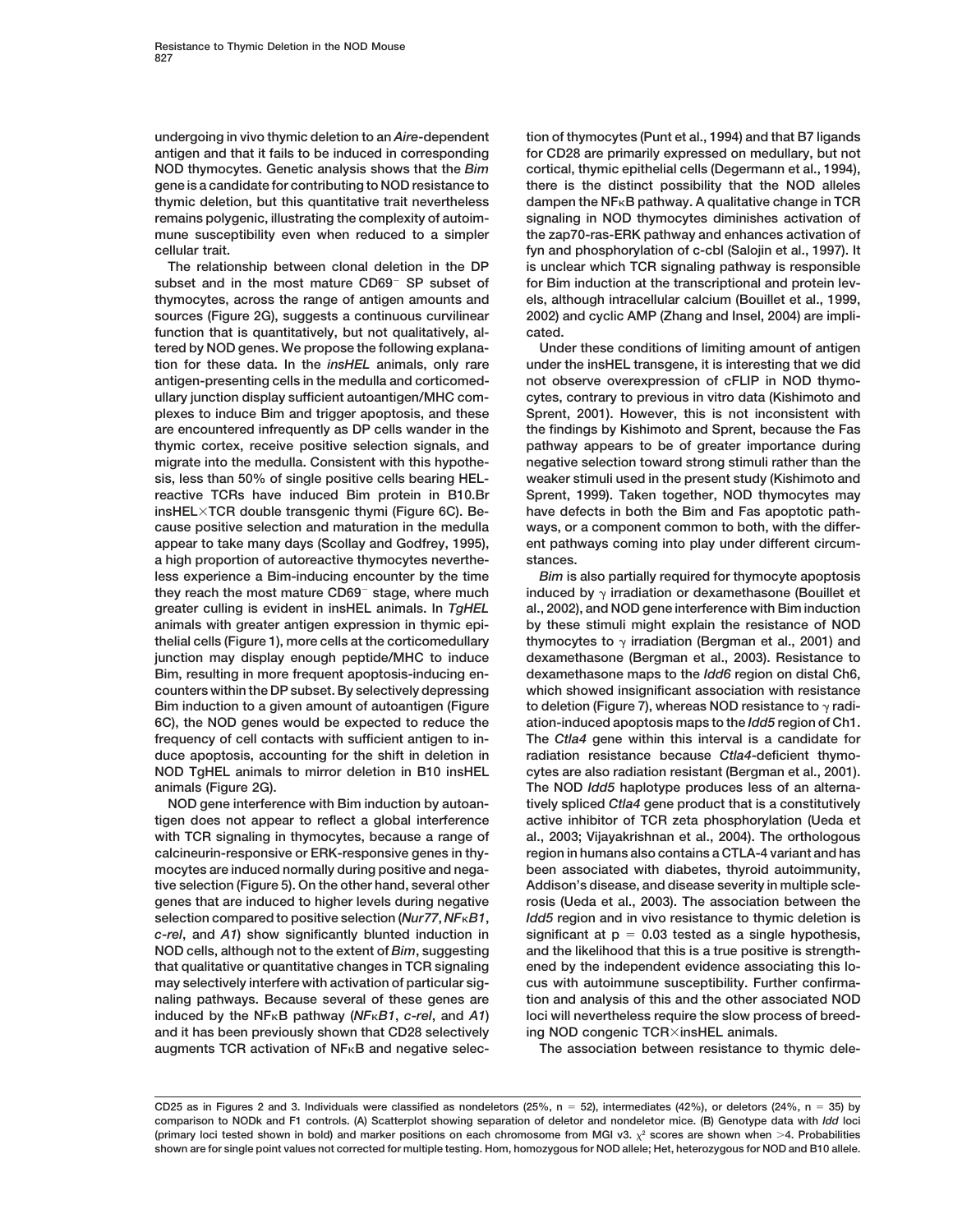**is also supported by independent evidence. The** *Bim* **altered thymic selection and/or regulation: delayed ongene lies 11 Mb/5.5 cM proximal to** *D2mit490***, making set of diabetes in NOD BCD2.5 TCR transgenic mice it a good candidate gene for this association.** *Bim* **is at (Gonzalez et al., 1997) and reduced thymic positive se-128.4 Mb (ENSEMBL), within the boundaries of the B6- lection of NKT cells in the NOD mouse (Esteban et al., derived** *Idd13* **locus determining diabetes resistance in 2003). Both these traits were associated with the** *Idd13/* **the NOD-derived strain, NOR (Serreze and Leiter, 1994),** *Bim* **region on Ch2. Diabetes in BDC2.5 was also associby subcongenic strains (Serreze et al., 1998) along with a Ch15 from 24 cM to 50 cM. Reduced thymic selection** diabetes-modifying polymorphism in  $\beta$ -2 microglobulin<br>
(Hamilton-Williams et al., 2001; Serreze et al., 1998). The<br>
association of resistance to thymic deletion with NOD<br>
alleles at each locus associate with reduced<br>
al

this region has not been linked to diabetes in NOD×B10<br>
crosses could be explained by the presence of a B10<br>
diabetes susceptibility locus, *Idd7*, at the proximal end<br>
of Ch7 (Ghosh et al., 1993), which would interfere wi **from the subcongenic diabetes-resistant strain (McDuf- The magnitude of the thymic deletion defect caused** fie, 2000). The Ch15 locus corresponds to a region showing suggestive evidence  $(\chi^2 = 5)$  for association with caused by homozygous *Aire* deficiency in the same 3A9 **diabetes in NODB10 (Ghosh et al., 1993). A locus in TCRinsHEL strain (Liston et al., 2003), and like** *Aire* **the same region of Ch15 from the MRL strain,** *Paam1* **deficiency in humans and mice, the generality of this at 18.7 cM, promotes progression of autoimmune arthri- defect is likely to play a key part in the susceptibility tis in an MRL.***lpr***C3H.***lpr* **cross (Kamogawa et al., 2002). of NOD-derived strains to a range of different organ-Nur77 is an unlikely candidate for the Ch15 linkage, specific diseases. Different autoantigens and tissues because it lies 4 Mb distal of D15Mit161** ( $\chi^2$  < 4). The may become prime targets for this general defect

**with resistance to thymic deletion, the trait becomes (Salomon et al., 2001; Todd and Wicker, 2001), perhaps** more complex in the backcross, because two B10-<br>derived loci on Ch13 and Ch14 were also strongly asso-<br>duce thymic presentation and TCR induction of Bim by **ciated with resistance to deletion. Both the location and particular peptides and further increase the frequency of** "polarity" of these loci correspond with two regions<br>
where the B10-derived allele paradoxically associates<br>
with susceptibility to diabetes in B10×NOD backcross<br>
mapping: *ldd8* on Ch14 and an unnamed suggestive<br>
locus ( **and that is genetically distinct, because it is fully suppressed in F1 hybrids (Lesage et al., 2002). Experimental Procedures**

**Considering as much as 20%–30% of the autosomal genome lies within 20 cM of an** *Idd* **locus, it would not Mice be surprising if two of the six loci detected overlap with 3A9 TCR transgenic mice (Ho et al., 1994), ILK-3 ins:mHEL trans**known *Idd* loci by chance and one in six to overlap<br>with the correct polarity (i.e., NOD versus B10 allele<br>associated with susceptibility). However, the fact that<br>all six loci overlap with correct polarity very compelling

**tion and the region around** *D2mit490* **at 64.5 cM on Ch2 to thymic deletion also match NOD loci associated with** ated with the *Idd5* region on Ch1 and with a region of alleles at Ch2 *ldd13* and Ch1 *ldd5* is notable, because<br>these two loci act cooperatively in promoting T cell influx<br>into parcetatic islets (Fox et al., 2000).<br>Resistance to thymic deletion was strongly associated here wi

**In addition to the four NOD-derived loci associated through variations in other genes such as MHC or B7.2** duce thymic presentation and TCR induction of Bim by

**the pathogenesis of diabetes in the NOD mouse. and H2 genotype of each mouse was tested twice by PCR (Akkaraju** The chromosomal regions associated with resistance et al., 1997b). Bim<sup>00</sup> mice were as described (Villunger et al., 2004).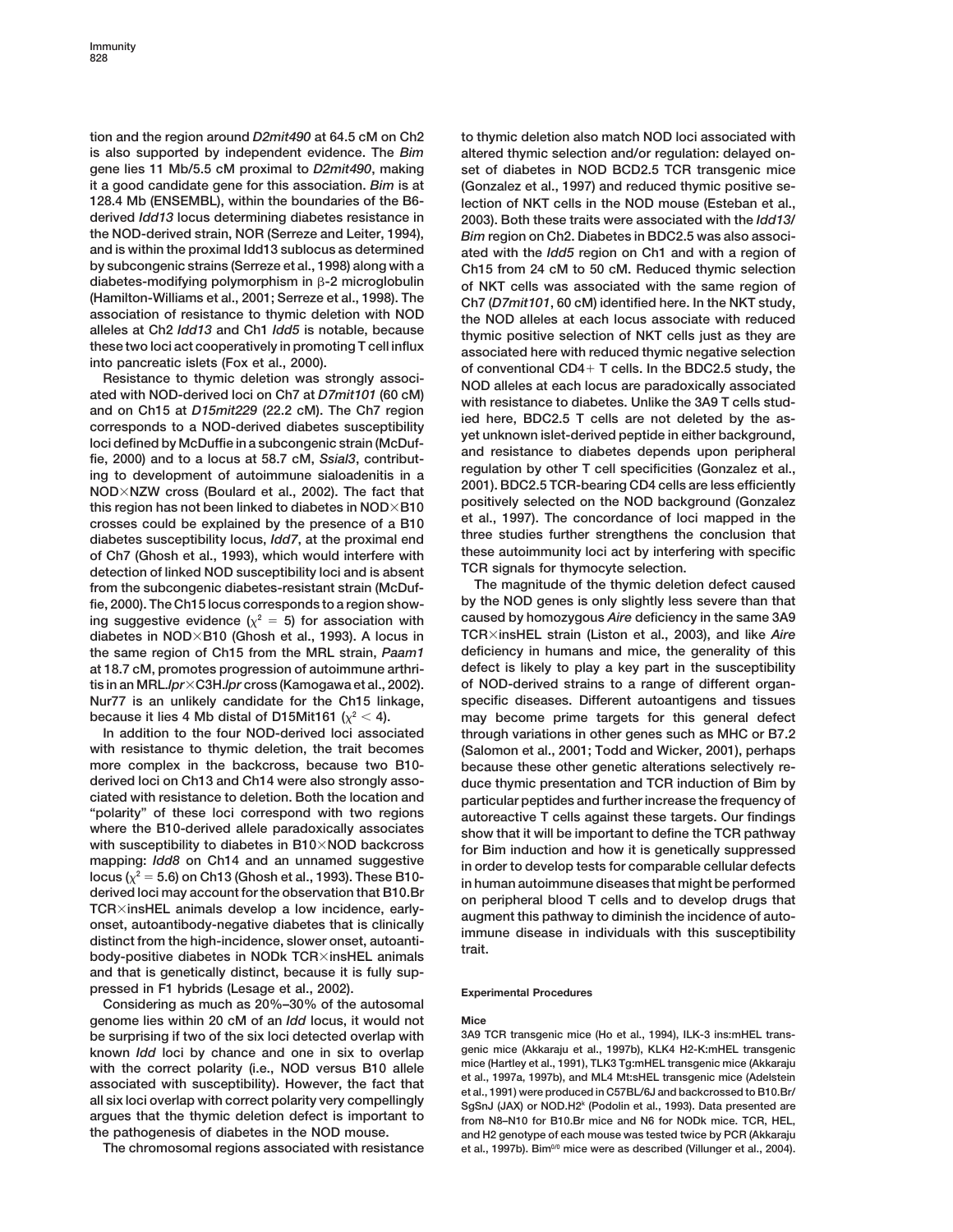Frozen thymus sections (8  $\mu$ m) were fixed on slides in  $-20^{\circ}$ C ace**tone for 30 s, air dried, washed in PBS, and stained with biotinylated Ewing for genotyping. We also thank D. Huang (Walter and Eliza Alexa-488-conjugated streptavidin and Alexa-568-conjugated anti- was supported by grants from the National Health and Medical rabbit IgG. Images were acquired on a Bio-Rad MRC 1024 confocal Research Council (NHMRC) and the Juvenile Diabetes Research** microscope with a three-line Kr/Ar laser (excitation lines 488, 568. Foundation, L.A.O. is a recipient of the R.D. Wright Biomedical Ca**and 647 nm) by using the Bio-Rad acquisition software LaserSharp reer Development Award (NHMRC). version 3.2.**

**Six- to twelve-week-old nondiabetic mice were analyzed. The fol- Accepted: October 20, 2004 lowing antibodies were used: mouse IgG1 anti-clonotypic 1G12 anti- Published: December 14, 2004 body (Van Parijs et al., 1998) culture supernatant followed by rat monoclonal anti-mouse IgG1 APC, anti-CD8-PerCP, anti-CD4-FITC, References anti-CD4-PE, anti-CD25-PE, anti-CD69-PE, anti-V2-PE, anti-CD3- PE, and anti-CD5.2-FITC (all from Pharmingen). Staining with 10B12 Adelstein, S., Pritchard-Briscoe, H., Anderson, T.A., Crosbie, J., involved labeling with 1G12, fixing in 1% paraformaldehyde (BDH), Gammon, G., Loblay, R.H., Basten, A., and Goodnow, C.C. (1991).** and permeabilizing cells for 30 min at 4°C in PBS/0.3% saponin<br>(Sigma)/2% FCS containing anti-Bim mAb clone 10B12 (L.A.O. and mice expressing little self antigen, Science 251, 1223–1225, **(Sigma)/2% FCS containing anti-Bim mAb clone 10B12 (L.A.O. and mice expressing little self antigen. Science** *251***, 1223–1225.** A.S., unpublished data) or isotype-matched control mAb (lgG2a,<br>
Pharmingen). Cells were washed with 0.03% saponin/2% FCS and<br>
incubated with biotinylated anti-rat lg2a (Pharmingen) in 0.3% sapo-<br>
incubated with biotinylate

**Prepared in RPMI without phenol red and supplemented with 10%** S.J., Von Boehmer, H., Bronson, R., Dierich, A., Benoist, C., and<br> **Mathis. D. (2002).** Projection of an immunological self shadow within the set of projectio foetal calf serum, 10 mM HEPES, 50 units/ml penicillin/streptomycin, Mathis, D. (2002). Projection of an immunological self shad<br>2 mM L-glutamine, 0.1% azide, and 1 mM FDTA containing 5 ug/ml the thymus by the sire protein **the thymus by the sire protein. Science** *298***, 1395–1401. 2 mM L-glutamine, 0.1% azide, and 1 mM EDTA containing 5 g/ml Actinomycin D and 2 g/ml -Amanitin (Sigma-Aldrich) to inhibit Bergman, M.L., Cilio, C.M., Penha-Goncalves, C., Lamhamedi-Cher-RNA polymerase action. Cells were stained with CD4-FITC, CD69- radi, S.E., Lofgren, A., Colucci, F., Lejon, K., Garchon, H.J., and** PE, CD8-PerCP, 1G12 supernatant, and anti-IgG1-APC and were **kept at 4 C throughout the staining procedure. Stained cells were sistance resembling that ascribed to autoimmune-prone non-obese sorted on a Becton Dickinson FACVantage (DiVa) into chilled sorting diabetic (NOD) mice. J. Autoimmun.** *16***, 105–113. medium as above, centrifuged, and resuspended in Trizol reagent Bergman, M.L., Duarte, N., Campino, S., Lundholm, M., Motta, V.,** (Invitrogen). RNA was purified from 10<sup>5</sup>-10<sup>6</sup> cells with the Qiagen **–106 cells with the Qiagen Lejon, K., Penha-Goncalves, C., and Holmberg, D. (2003). Diabetes formed. Sample preparation followed the Affymetrix GeneChip Eu- congenic strains. Diabetes** *52***, 1677–1682.** xaryotic Small Sample Target Labeling Assay Version II protocol.<br>
The first cycle IVT was performed with MEGAscript (Ambion), and the<br>
second round IVT was performed with MEGAscript (Ambion), and the<br>
Scord Transcript (Aff **Bouillet, P., Purton, J.F., Godfrey, D.I., Zhang, L.C., Coultas, L., stained, scanned as per manufacturer's recommendation, and ana-Puthalakath, H., Pellegrini, M., Cory, S., Adams, J.M., and Strasser, lyzed with MAS5 (Affymetrix).**

Thymi from 6-10-week-old nondiabetic TCR:insHEL female back**cross mice were analyzed by flow cytometry in batches of five to Garchon, H.J. (2002). Genetic analysis of autoimmune sialadenitis** fifteen normalizing the mean of the batch to the mean of the entire in nonobese diabetic mice: a major sust date<br>
data set to remove batch-related variation, Microsatellite markers some 1. J. Immunol. 168, 4192–4201. **data set to remove batch-related variation. Microsatellite markers were chosen based on identified linkage to diabetes susceptibility Choisy-Rossi, C.M., Holl, T.M., Pierce, M.A., Chapman, H.D., and chosen based on genomic spacing and reliable discrimination be- escaping a non-MHC gene-controlled near death experience. J. tween the B10.Br and NODk strains.** *D2mit144* **was repositioned on Immunol.** *173***, 3791–3800.** Ch13 (Esteban et al., 2003). Primers were from GeneWorks (Ade-<br>
laide, Australia), and PCR reactions were resolved by agarose gel<br>
electrophoresis. Analysis of linkage was performed in Prism<br>
(GraphPad) with  $\chi^2$  2 × 2 c

reading this manuscript; L. Wicker, E. Unanue, and D. Peterson for **The UNITED ISLAM** UP CONTEGULATE THE PERSON ON<br>Cenerous gifts of mice and antibody: D. Buckle and D. Howard drive autoimmune diabetes pathogenesis. Am. J. generous gifts of mice and antibody; D. Buckle and D. Howard drive a<br>for microsotellite analysis. C. Opherne and S. Cruninger for EACS 67-81. **67–81. for microsatellite analysis; G. Osborne and S. Gruninger for FACS expertise; H. Wilson for assistance with Affymetrix hybridisation; K. Ghosh, S., Palmer, S.M., Rodrigues, N.R., Cordell, H.J., Hearne,**

**Immunofluorescence and Confocal Microscopy Sullivan, R. Gambell, and the staff of Australian Phenomics Facility 20 C ace- for curating the mouse colony; and K. Pulsford, D. Howard, and S.** Hall Institute) for assistance in raising the anti-Bim mAb. This work

**Received: July 29, 2004 Flow Cytometry Revised: October 17, 2004**

**itis or insulitis. Immunity** *<sup>7</sup>***, 255–271. Microarray Analysis of Sorted Cells**

**Anderson, M.S., Venanzi, E.S., Klein, L., Chen, Z., Berzins, S., Turley, Thymus cell suspensions from 6- to 8-week-old female mice were**

**/**- **mice display T cell-apoptosis re-**

protection and restoration of thymocyte apoptosis in NOD Idd6

**A. (2002). BH3-only Bcl-2 family member Bim is required for apopto-**

sis of autoreactive thymocytes. Nature 415, 922–926.<br>Thymi from 6–10-week-old nondiabetic TCR:insHEL female back- Boulard, O., Fluteau, G., Eloy, L., Damotte, D., Bedossa, P., and

Serreze, D.V. (2004). Enhanced pathogenicity of diabetogenic T cells

**L.D., Brooks, A., Naidenko, O.V., Sidobre, S., Godfrey, D.I., and Baxter, A.G. (2003). Genetic control of NKT cell numbers maps to Acknowledgments major diabetes and lupus loci. J. Immunol.** *<sup>171</sup>***, 2873–2878.**

We thank M. Jordan for advice; G. Hoyne and O. Siggs for critically Fox, C.J., Paterson, A.D., Mortin-Toth, S.M., and Danska, J.S. (2000).<br>In this manuscript: I. Wicker F. Unanue, and D. Peterson for Two genetic loci regul